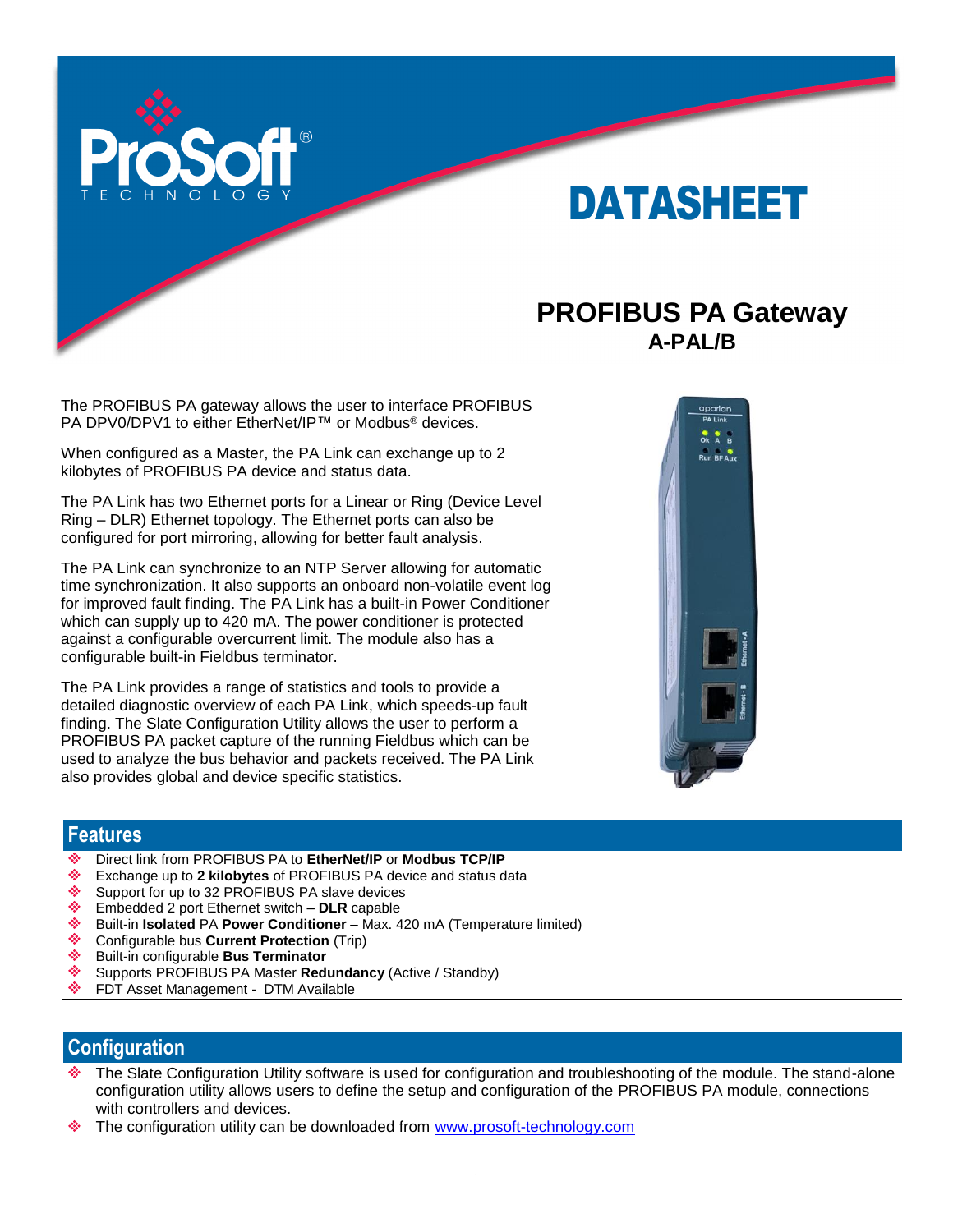

**Figure 1 - Typical architecture of PA Link PROFIBUS Master to EtherNet/IP device**



**Figure 2 – Typical architecture of PA Link PROFIBUS Master to Modbus TCP/IP device**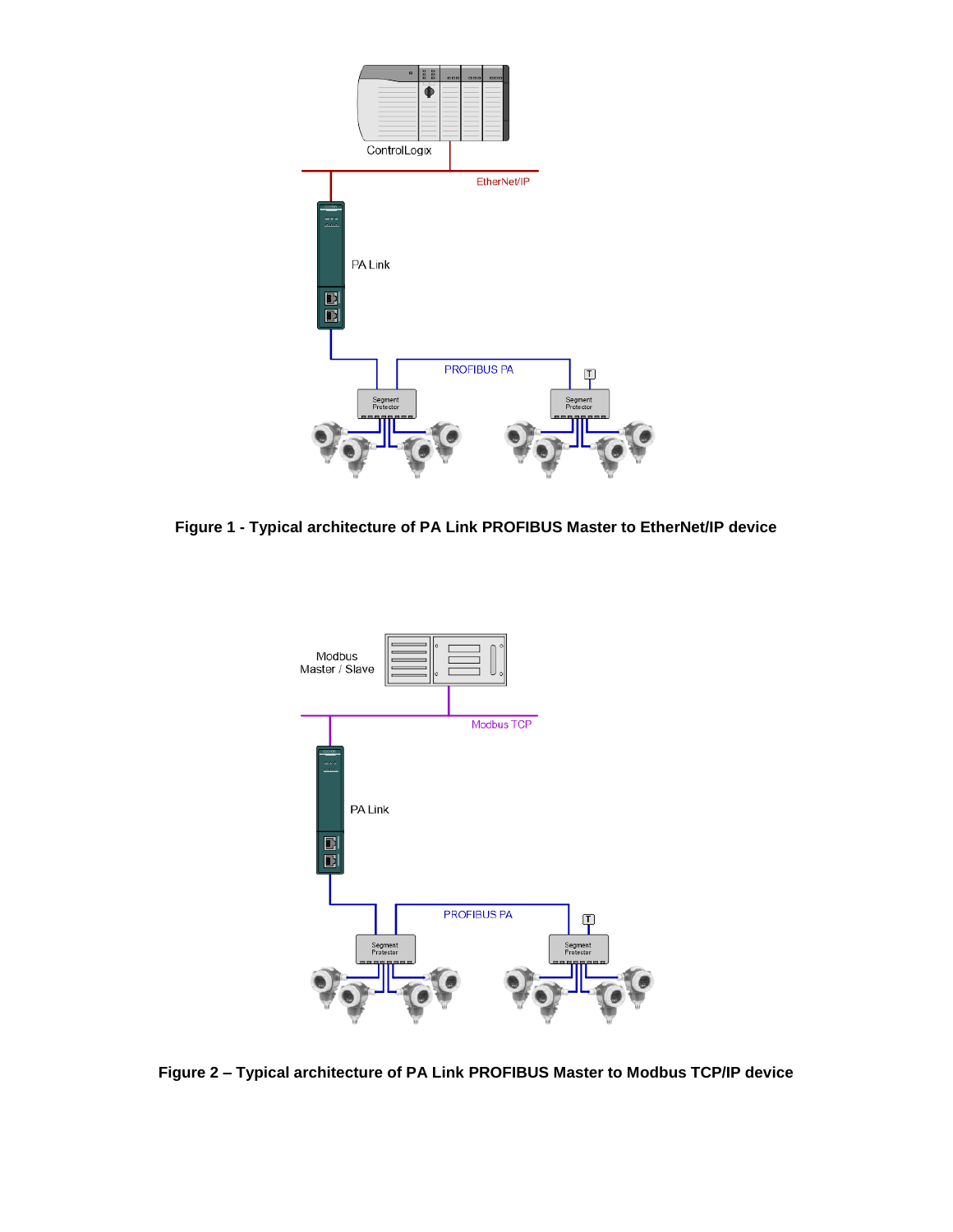

**Figure 3 – PA Link PROFIBUS Master with an External Intrinsically Safe Repeater**